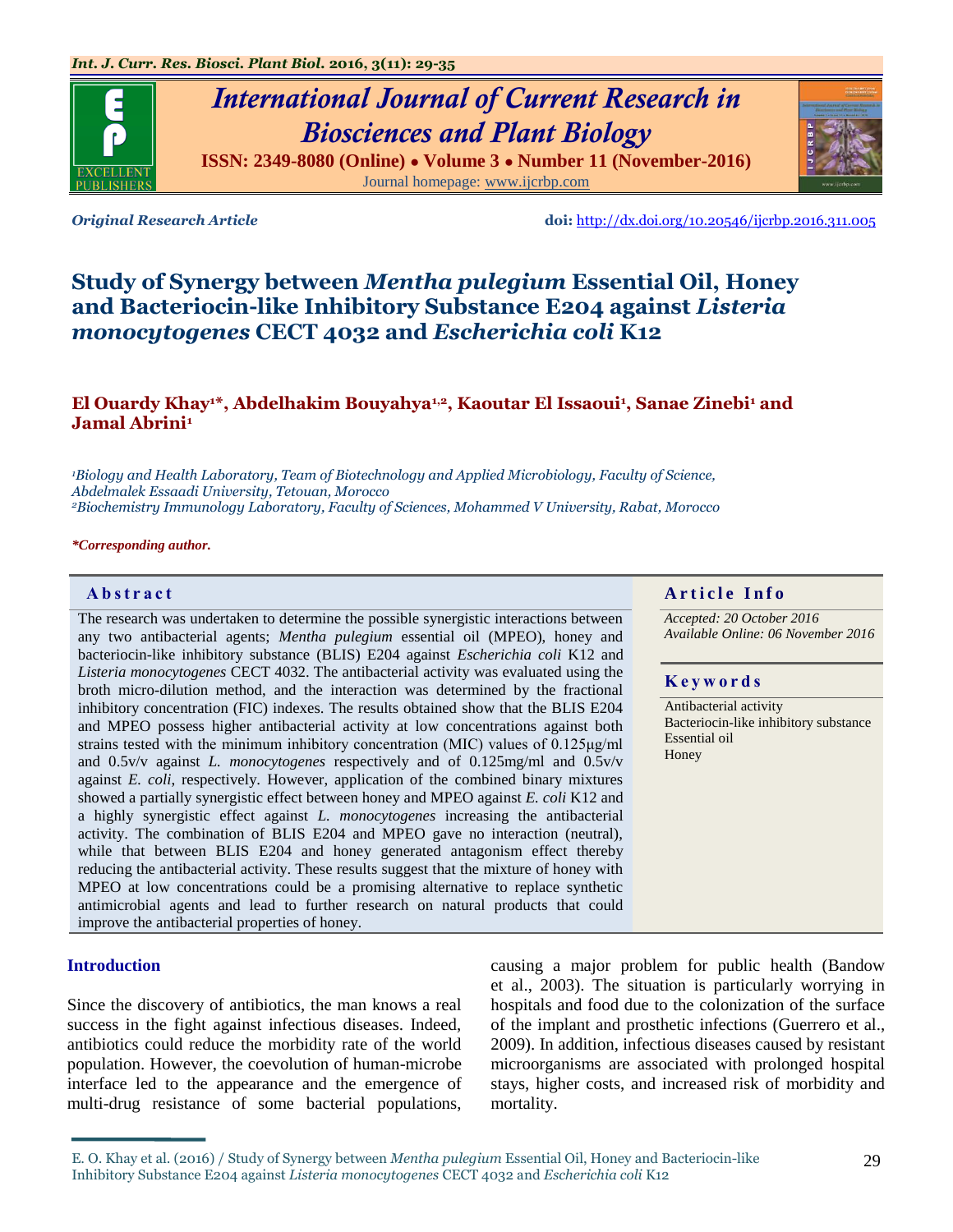#### *Int. J. Curr. Res. Biosci. Plant Biol.* **2016, 3(11): 29-35**

However, the resistance of many bacteria to antimicrobial agents, detergents and disinfectants is a major global problem in different areas, such as food (Budka and Khan, 2010; Kumar et al., 2008), paper industry (Bernier et al., 1986) and environment (Smith et al., 1994). Moreover, looking for new antimicrobial substances as alternatives to fight against the problem of resistance to microorganisms is a line of very promoter research.

More recently, research is increasingly oriented towards the screening of natural products, especially plant extracts such as essential oils to screen for substances with antimicrobial properties. These products have been used for many years but their use was purely empiric.

Nowadays, essential oils and some of their main components are used in the manufacture of perfumes and flavoring agents in foods and beverages (Jafari et al., 2011). In recent years, essential oils have shown powerful biological properties such as antimicrobial activity (Kamazeri et al., 2012) and antioxidant activity (Gardeli et al., 2008; Abed et al., 2011; Aidi Wannes et al., 2010). However, the activity of the essential oil in combination with other agents is poorly reported. *Mentha pulegium* L. is a plant belonging to the family of *Lamiaceae* and is heavily used in Moroccan traditional medicine. The essential oils from this plant have been shown effective for their antibacterial activity (Mahboubi and Haghi, 2008; Derwich et al., 2010; Ait-Ouazzou et al., 2012) and antioxidant activity (Sitzmann et al., 2014; Ouakouak et al., 2015; Brahmi et al., 2016).

Over thousands of years, honey has been used for medicinal applications. The beneficial effects of honey, especially its antimicrobial activity makes it a useful option to defend the different pathologies. Honey contains large amounts of carbohydrates, lipids, amino acids, proteins, vitamins and minerals that have an important role in wound healing. Because bees have different nutritional behavior and collect nutrients from diverse and varied plants, honey products have different compositions. Thereby, different types of honey have different medicinal value leading to different biological effects. Honey and its various compounds have shown antimicrobial effects (Oryan et al., 2007; Manyi-Loh et al., 2011; Wasiak et al., 2013), anti-inflammatory effect (Molan, 2002; Singh et al., 2011; Yaghoobi et al., 2013; Majtan, 2014), antioxidant effects (Singh et al., 2011), stimulatory effects of the immune system (Al-Waili et al., 2011; Majtan, 2014) and stimulation of

tissue regeneration (Oryan and Zaker, 1998; Molan, 2002).

Bacteriocins are proteins or protein complexes with bactericidal activity against species that are closely related to the producer strain (Klaenhammer, 1988). The bacteriocins, produced by lactic acid bacteria, are low molecular weight antimicrobial peptides. Their spectrum of activity is generally narrow. However, most have activity against foodborne pathogens such as *Listeria monocytogenes*. The camel milk is very rich in lactic acid bacteria capable of producing bacteriocin. Indeed, *Enterococcus durans* E204 is a strain isolated from camel milk of Laayoune region (Morocco). This bacterial strain produces a bacteriocin-like inhibitory substance (BLIS) E204 that has been characterized and shown effective in inhibiting pathogenic bacterial strains (Khay et al., 2011). The application of BLIS E204 for the control of the pathogenic and food spoilage organisms has been investigated in milk and cheese (Khay et al., 2013; Khay et al., 2014).

In this work, we proposed to study the combined effects of binary mixtures of MPEO, honey and BLIS E204 against two bacterial strains *E. coli* K12 and *L. monocytogenes* CECT 4032.

#### **Materials and methods**

#### **Essential oil**

*Mentha pulegium* was collected from Ouezzane region (Morocco), identified by Dr. Abdessalam ENNABILI (National Institute of Medicinal and Aromatic Plants, Taounate, Morocco). The essential oil was extracted by steam distillation from the flowering tops of the plant.

#### **Honey**

Honey is collected from the province of Ouezzane (Morocco).

#### **Bacteriocin-like inhibitory substance (BLIS) E204**

BLIS E204 was produced by *Enterococcus durans* E204 isolated from camel milk of Morocco (Khay et al., 2011). Briefly, cells were harvested from 1l culture in MRS Broth by centrifugation (15 000 g, 10 min,  $4^{\circ}$ C) after 16h of incubation at  $30^{\circ}$ C. The cell free culture supernatant, adjusted to pH 6.5 (with 10M NaOH), was subjected for 90% ammonium sulphate precipitation overnight at  $4^{\circ}$ C. The precipitated sample was suspended in 50mM sodium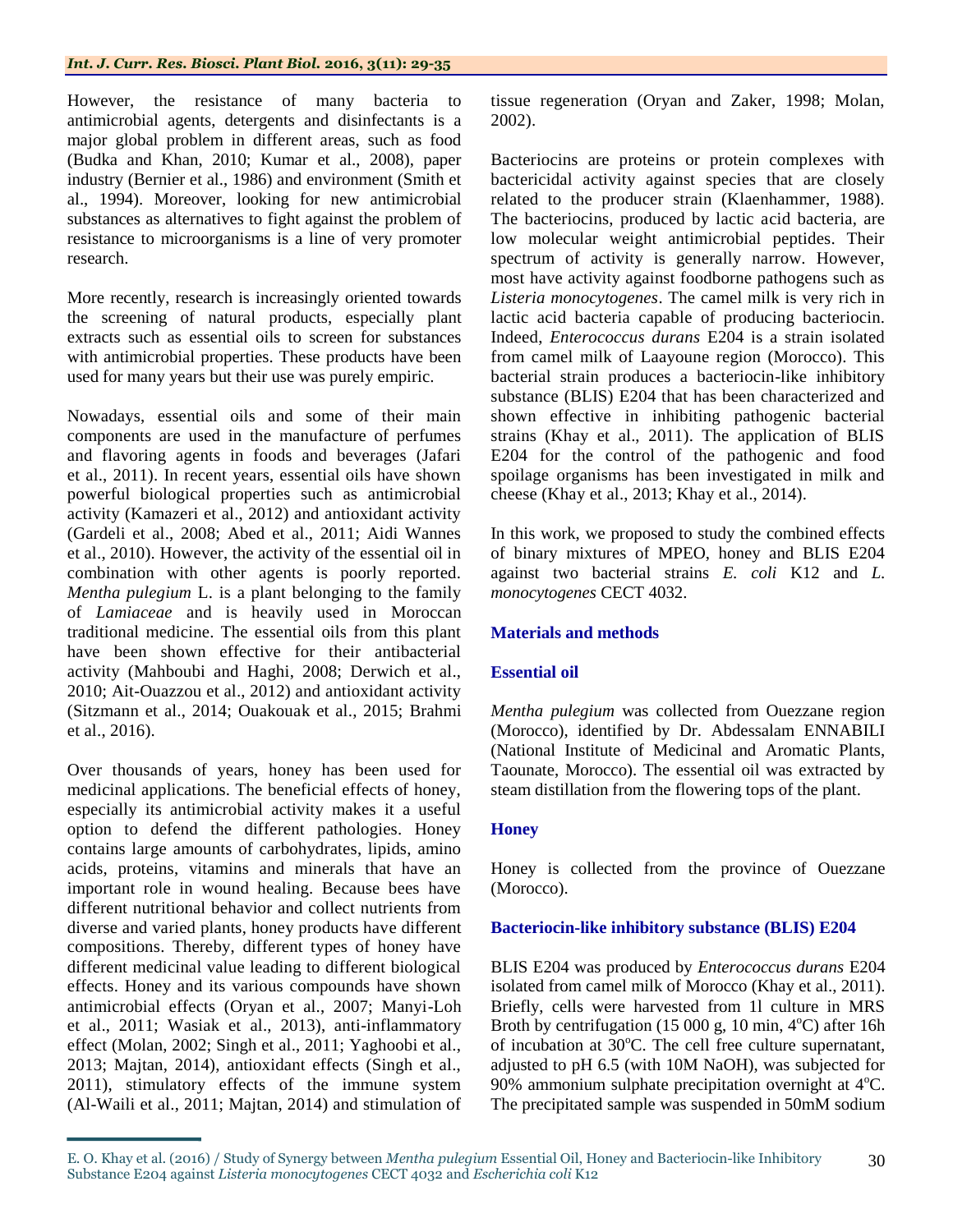phosphate buffer (pH 6.5) and tested positive for the presence of antibacterial activity. The suspended precipitate was dialyzed against ultrapure Milli-Q water. The obtained fraction was considered as the crude BLIS E204 used in this study.

#### **Bacterial strains**

*Listeria monocytogenes* CECT 4032 obtained from the Spanish Type Culture Collection (CECT) and *Escherichia coli* K12 from the Laboratory of Food Microbiology, UCL, Belgium (MBLA) were used as test microorganisms. Stock cultures were kept on Luria-Bertani (LB) Agar slants under refrigeration (4°C). Inocula used in antibacterial assays were obtained from overnight cultures grown on LB broth slants at 37°C.

#### **Determination of minimum inhibitory concentration**

The minimum inhibitory concentration (MIC) was determined by the micro-dilution method. This technique involves inoculating, by a standardized inoculum, a range of decreasing concentrations of the products tested. After incubation, the observation of the range allows access to the MIC, which is the lowest concentration of the tested product able to inhibit bacterial growth. Briefly, in a micro-dilution plate containing 96 wells, serial dilution of the essential oil, honey or BLIS E204 were prepared in DMSO. Then, each well was filled with 50µl of LB medium at 0.15% agar inoculated from a bacterial culture in exponential growth phase in order to obtain a final cell concentration of approximately  $10^6$ cfu/ml.

The wells as a control did not contain the product tested. The plates were then incubated at the appropriate temperature for growth of the germ (37°C) for 18h. The MIC corresponds to the small concentration of the product at which no growth was detected. For the determination of the MIC, 10μl of resazurin was added to each well. After 2h of incubation, the MIC corresponds to the lowest essential oil concentration that does not produce resazurin discoloration.

#### **Determination of fractional inhibitory concentration**

The interaction effect between the essential oil and honey, essential oil and BLIS E204, and honey and BLIS E204 was determined by adopting the method of Ouedrhiri et al. (2015) with minor modifications. The concentration of the essential oil is prepared in LB medium supplemented with 0.15% agar, while the concentrations of honey and BLIS E204 are prepared with DMSO to 10%.

#### **Synergy between MPEO and honey**

In a plate containing 96 wells, series of two-fold dilutions of MPEO were prepared in the abscissa from the first to second wells with concentrations of 16×MIC up the MIC/128. In the axis of coordinated are added concentrations of the honey from the first to seventh well  $(4\times$ MIC until MIC/16). The eighth well, not containing the product corresponds to the control. After, a bacterial inoculum (approximately  $10^6$ cfu/ml) is placed in each well. The plates are then incubated at the appropriate temperature for growth of the germ (37°C) for 18h. The MIC corresponds to the small concentration of the product in combination which produces no bacterial growth. For the determination of the MIC, 10μl of resazurin are added to each well. After 2h of incubation, the MIC corresponds to the lowest essential oil concentration that does not produce resazurin discoloration.

#### **Synergy between MPEO and BLIS E204**

In a plate containing 96 wells, series of two-fold dilutions of MPEO have been prepared in the x-axis from the first to eleventh wells with concentrations of 8×MIC up to MIC/128. In the axis of coordinates, are added concentrations of the BLIS E204 from the first to seventh well (4×MIC until MIC/16). The second well corresponds to the control. After, a bacterial inoculum (approximately  $10^6$ cfu/ml) is placed in each well. The plates are then incubated at the appropriate temperature for growth of the germ (37°C) for 18h. The MIC corresponds to the small concentration of the product which does not produce bacterial growth.

#### **Synergy between honey and BLIS E204**

In a plate containing 96 wells, series of two-fold dilutions of BLIS E204 were prepared in the abscissa from the first to eleventh wells with concentrations of 8×MIC up the MIC/128. In the axis of coordinated are added concentrations of honey from the first to seventh well (4×MIC until MIC/16). The second well corresponds to the control. After, a bacterial inoculum (approximately  $10^6$ cfu/ml) is placed in each well. The plates are then incubated at the appropriate temperature for growth of the germ (37°C) for 18h. The MIC corresponds to the small concentration of the product in combination which produces no bacterial growth.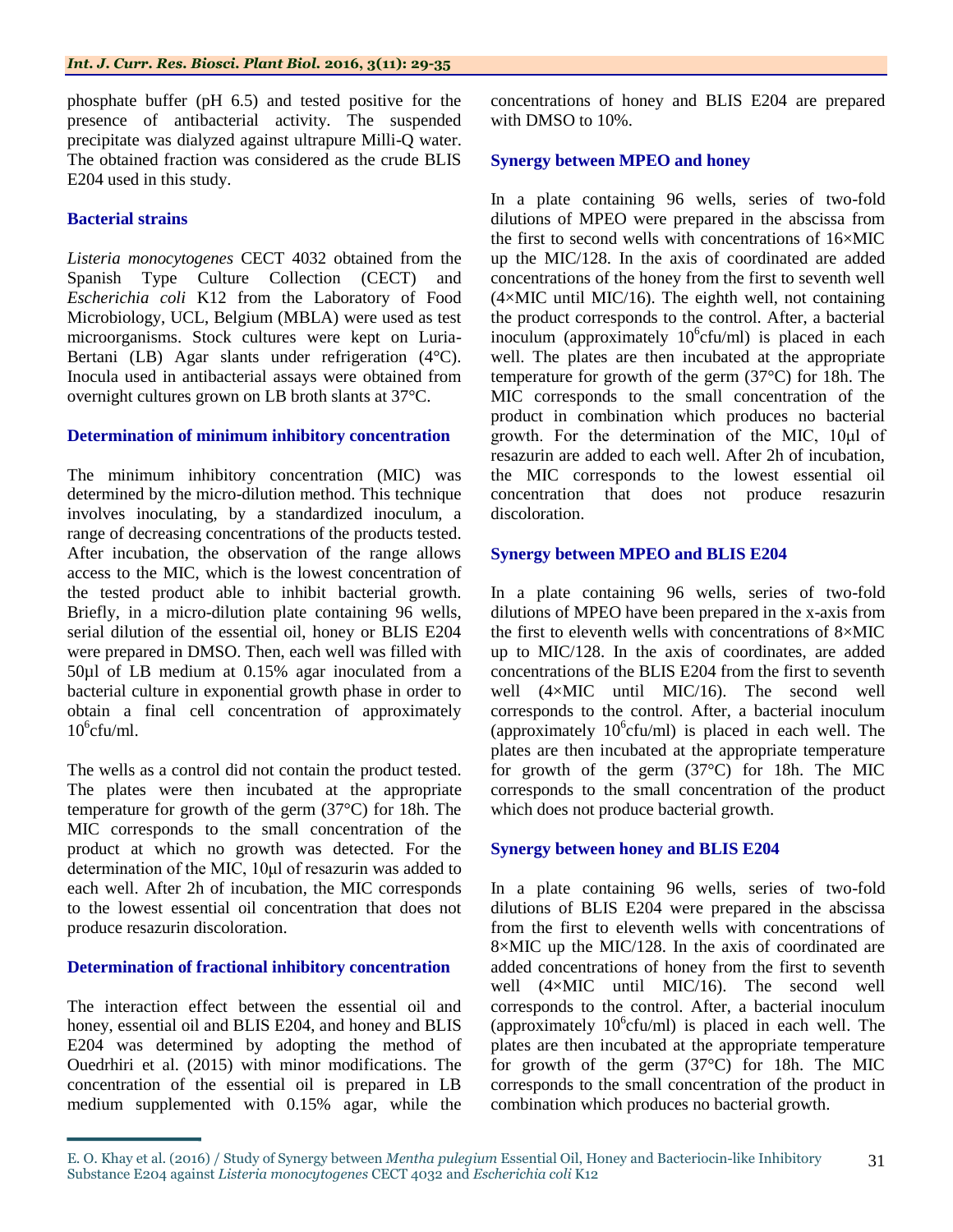The fractional inhibitory concentration index (FICI) is calculated by the following formula:  $\Sigma$  FICI = FIC (A) + FIC (B)

FIC (A) =  $\frac{\text{MIC (A) in combination}}{\text{MIC (A) alone}}$ 

FIC (B) = 
$$
\frac{\text{MIC (B) in combination}}{\text{MIC (B) alone}}
$$

The index values of the fractional inhibitory concentrations are interpreted as following: FICI  $\leq 0.5$  = Synergy; FICI <  $0.5$ - $0.75 \ge$  = partial Synergy; FICI  $\le$  0.76- $1.0>$  = Additive; FICI >  $1-4 \le$  = No interaction (not differential) and  $FICI > 4 = Antagonism$ .

#### **Results**

#### **Minimum inhibitory concentrations (MIC)**

The minimum inhibitory concentration was determined by the microdilution in microtiter plate. The results of the effect of MPEO, honey and BLIS E204 are shown in Table 1. From the results, the three products showed antibacterial activity against the two strains tested. With the exception of the essential oil, *L. monocytogenes* (Gram +) is more sensitive towards BLIS E204 and

#### **Table 2.** Fractional inhibitory concentrations.

honey than *E. coli* (Gram -). The lowest MIC value was recorded with the effect of BLIS E204 against *L. monocytogenes* (0.0625).

|         |  | Table 1. Minimum inhibitory concentration of the products |  |  |
|---------|--|-----------------------------------------------------------|--|--|
| tested. |  |                                                           |  |  |

|                       | MIC <sub>ab</sub>            |                         |  |  |  |  |
|-----------------------|------------------------------|-------------------------|--|--|--|--|
| <b>Product tested</b> | <b>Bacteria</b> <sup>c</sup> |                         |  |  |  |  |
|                       | E. coli                      | L. <i>monocytogenes</i> |  |  |  |  |
| <b>BLIS E204</b>      | 0.125                        | 0.0625                  |  |  |  |  |
| <b>MPEO</b>           | 0.5                          | 0.5                     |  |  |  |  |
| Honey                 |                              | 2.5                     |  |  |  |  |

MIC: minimum inhibitory concentration;  $a$ : v/v for the essential oil and honey;  $\frac{b}{c}$ : mg/ml for BLIS E204;  $\frac{c}{c}$ : the final cell density of approximately 10<sup>6</sup>cfu/ml

#### **Fractional inhibitory concentration (FIC)**

The results of synergistic effects between MPEO and honey, MPEO and BLIS E204, and honey and BLIS E204 are presented in Table 2. The results reveal the existence of different synergistic actions. MPEO and honey produced positive interaction with a partial synergistic against *E. coli* and synergy against *L. monocytogenes*. The MPEO with BLIS E204 shows no interaction. While BLIS E204 with honey generated a negative interaction giving an antagonistic effect against the two strains tested.

| <b>Strain</b>    | <b>Product</b>   | <b>MIC</b> |                | <b>FIC</b>     | <b>FICI</b> | <b>Result</b>   |
|------------------|------------------|------------|----------------|----------------|-------------|-----------------|
|                  |                  | Alone      | In combination |                |             |                 |
| E. coli          | <b>MPEO</b>      | 0.5        | 0.25           | 0.5            | 0.575       | Partial synergy |
|                  | Honey            | 5          | 2.5            | 0.25           |             |                 |
|                  | <b>MPEO</b>      | 0.5        | 0.5            |                | 2           | No interaction  |
|                  | <b>BLIS E204</b> | 0.125      | 0.125          |                |             |                 |
|                  | Honey            | 5          | 2.5            | 0.5            | 4.5         | Antagonism      |
|                  | <b>BLIS E204</b> | 0.125      | 0.5            | $\overline{4}$ |             |                 |
| L. monocytogenes | <b>MPEO</b>      | 0.5        | 0.125          | 0.25           | 0.375       | Synergy         |
|                  | Honey            | 2.5        | 0.3125         | 0.125          |             |                 |
|                  | <b>MPEO</b>      | 0.5        | 0.125          | 0.25           | 1.25        | No interaction  |
|                  | <b>BLIS E204</b> | 0.0625     | 0.0625         |                |             |                 |
|                  | Honey            | 2.5        | 1.25           | 0.25           | 4.25        | Antagonism      |
|                  | <b>BLIS E204</b> | 0.0625     | 0.25           | 4              |             |                 |

MIC: minimum inhibitory concentration; FIC: Fractional inhibitory concentration; MPEO: *Mentha pulegium* essential oil; BLIS: bacteriocin-like inhibitory substance. FICI : Fractional inhibitory concentration index.

#### **Discussion**

Antibiotic resistance suggests different sources for other molecules that can be alternatives to fight against infectious diseases. The various alternative ways are sought. In Morocco, as in other African countries, herbal medicine either herbs or honey is most commonly used to combat infectious diseases such as diarrhea. Essential oils are volatile substances produced by aromatic plants. They have proven effective in several biological

E. O. Khay et al. (2016) / Study of Synergy between *Mentha pulegium* Essential Oil, Honey and Bacteriocin-like Inhibitory Substance E204 against *Listeria monocytogenes* CECT 4032 and *Escherichia coli* K12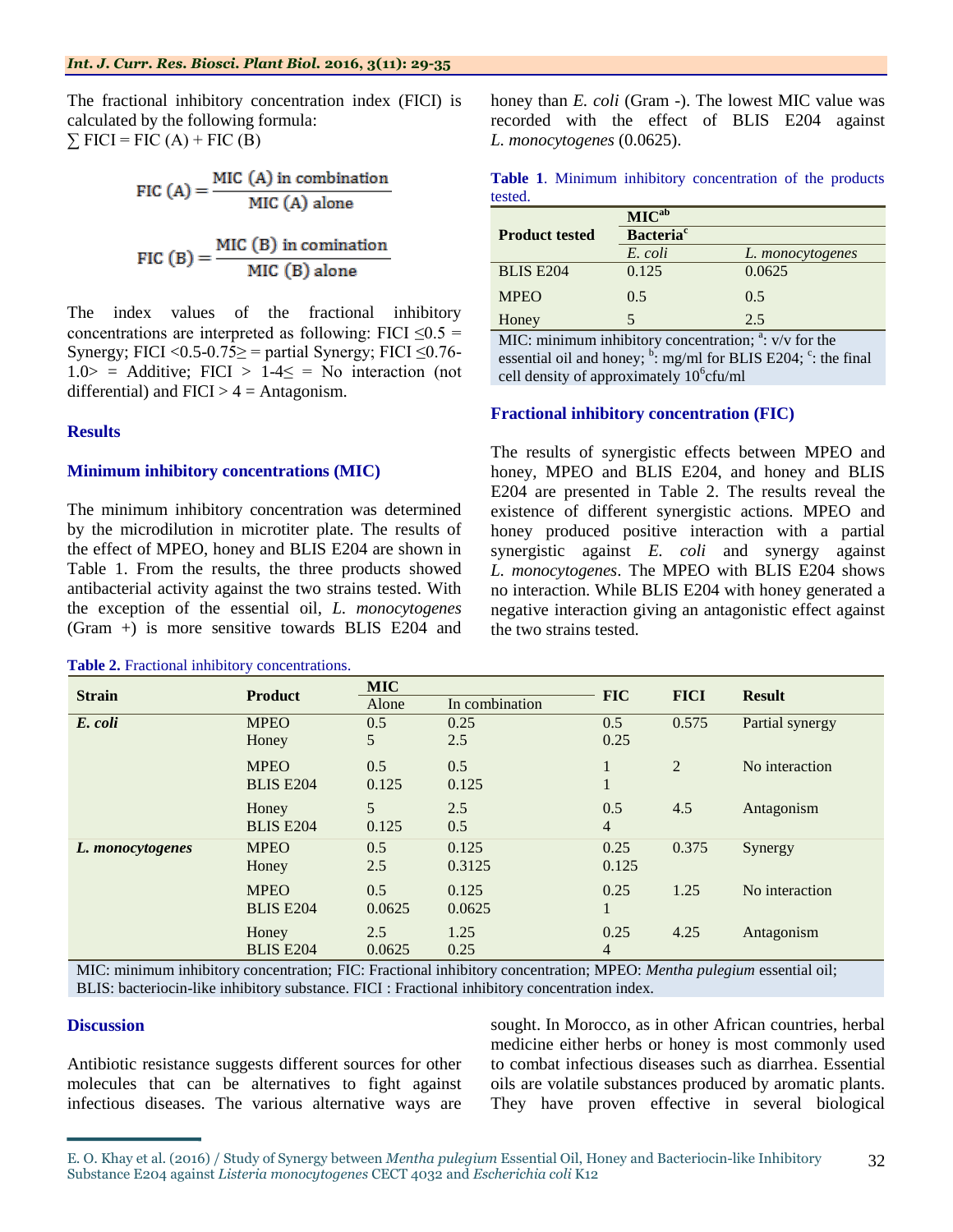activities including antibacterial activity. However, the use of essential oils directly into phytotherapy is not recommended and people often use the whole plant or a part of the plant (drug). Moreover, honey is highly recommended as a food in the therapeutic Moroccan tradition.

In the present study we looked the synergistic effects between MPEO and honey, MPEO and BLIS E204, and honey and BLIS E204. The three products were shown antibacterial activity against both strains tested (*E. coli* and *L. monocytogenes*). BLIS E204 and MPEO inhibited both bacteria tested at significantly lower minimum inhibitory concentration than that obtained with the honey. The difference in activity is certainly related to the difference in chemical terms between the three products tested. The essential oil of *M. pulegium* has been proven effective against *E. coli* and *L. monocytogenes* by several authors (Mahboubi and Haghi, 2008; Marzouk et al., 2008). Honey was shown activity against several bacterial strains including *E. coli* and *L. monocytogenes* (Vorlova et al., 2005; Rodriguez et al., 2012; Hussain et al., 2015). Bacteriocin has already demonstrated potent antibacterial activity against *L. monocytogenes* (Khay et al., 2013).

The difference in activity recorded between the two bacterial strains is due to the fact that Gram negative bacteria are more resistance to antibacterial molecules than Gram positive bacteria. This resistance is primarily due to the presence in Gram negative bacteria of a wall rich in lipopolysaccharides (LPS) an outer membrane which blocks the permeation of the antibacterial molecules (Inouye et al., 2001). Indeed, the bacterial wall of *E. coli*, for example, is rich in lipopolysaccharide (LPS) that prevent hydrophobic molecules pass through the membrane (Sharif et al., 2009).

The synergistic study between the three products tested, two by two, generated three types of interactions: Partial synergistic and synergistic effect, antagonistic effect and neutral effect (no interaction). MPEO with honey gave a partial synergistic effect against *E. coli* and a synergistic effect against *L. monocytogenes*. Unlike the results obtained is attributed to the difference of the structure between the two strains tested. BLIS E204 and honey have no interaction against both bacteria; this can be due to the nature of action of products which is the same which gave similar result for every single product tested. Another type of interaction is the antagonistic effect obtained between MPEO and BLIS E204. Indeed, the MIC values were reduced when the mixture of two

products was tested. This suggests that there are inhibitory effects which occur between some compounds of MPEO and BLIS E204.

Looking for synergistic effects is a pretty exciting research axis for ethnopharmacological studies. Indeed, the ethnopharmacological researches in Morocco and even in other countries have shown that the preparation methods of drugs in phytotherapy are often linked to other product known as adjuvant such as honey and juices. In this study, we came out that essential oil used with honey gave additive effects in terms of efficiency. Mixing honey with oil is, in addition to the regenerated additive effect, a mean for administering the essential oils in herbal medicine.

#### **Conclusion**

Research in herbal medicine against bacterial diseases is a research area of great importance. The use of MPEO combined with honey in herbal medicine has a significant additive effect. However, other studies are needed and making a series of combinations between honey and essential oils.

#### **Conflict of interest statement**

Authors declare that they have no conflict of interest.

#### **Acknowledgement**

Authors would like to thank Dr. Abdessalam ENNABILI (National Institute of Medicinal and Aromatic Plants, Taounate, Morocco) for further identification of plant.

#### **References**

- Abed, M., Bitman-Lotan, E., Orian, A., 2011. A fly view of a SUMO-targeted ubiquitin ligase. Fly. 5(4), 340-344.
- Aidi-Wannes, W., Mhamdi, B., Sriti, J., Ben Jemia, M., Ouchikh, O., Hamdaoui, G., Kchouk, M.E., Marzouk, B., 2010. Antioxidant activities of the essential oils and methanol extracts from myrtle (*Myrtus communis var. italica* L) leaf stem and flower. Food Chem. Toxicol. 48(5), 1362-1370.
- Ait-Ouazzou, A., Lorán, S., Arakrak, A., Laglaoui, A., Rota, C., Herrera, A., Pagán, R., Conchello, P., 2012. Evaluation of the chemical composition and antimicrobial activity of *Mentha pulegium*, *Juniperus phoenicea*, and *Cyperus longus* essential oils from Morocco. Food Res. Int. 45, 313-319.
- Al-Waili, NS., Salom, K., Butler, G., Al-Ghamdi, A.A., 2011. Honey and microbial infections: a review supporting the use of honey for microbial control. J. Med. Food. 14(10),

E. O. Khay et al. (2016) / Study of Synergy between *Mentha pulegium* Essential Oil, Honey and Bacteriocin-like Inhibitory Substance E204 against *Listeria monocytogenes* CECT 4032 and *Escherichia coli* K12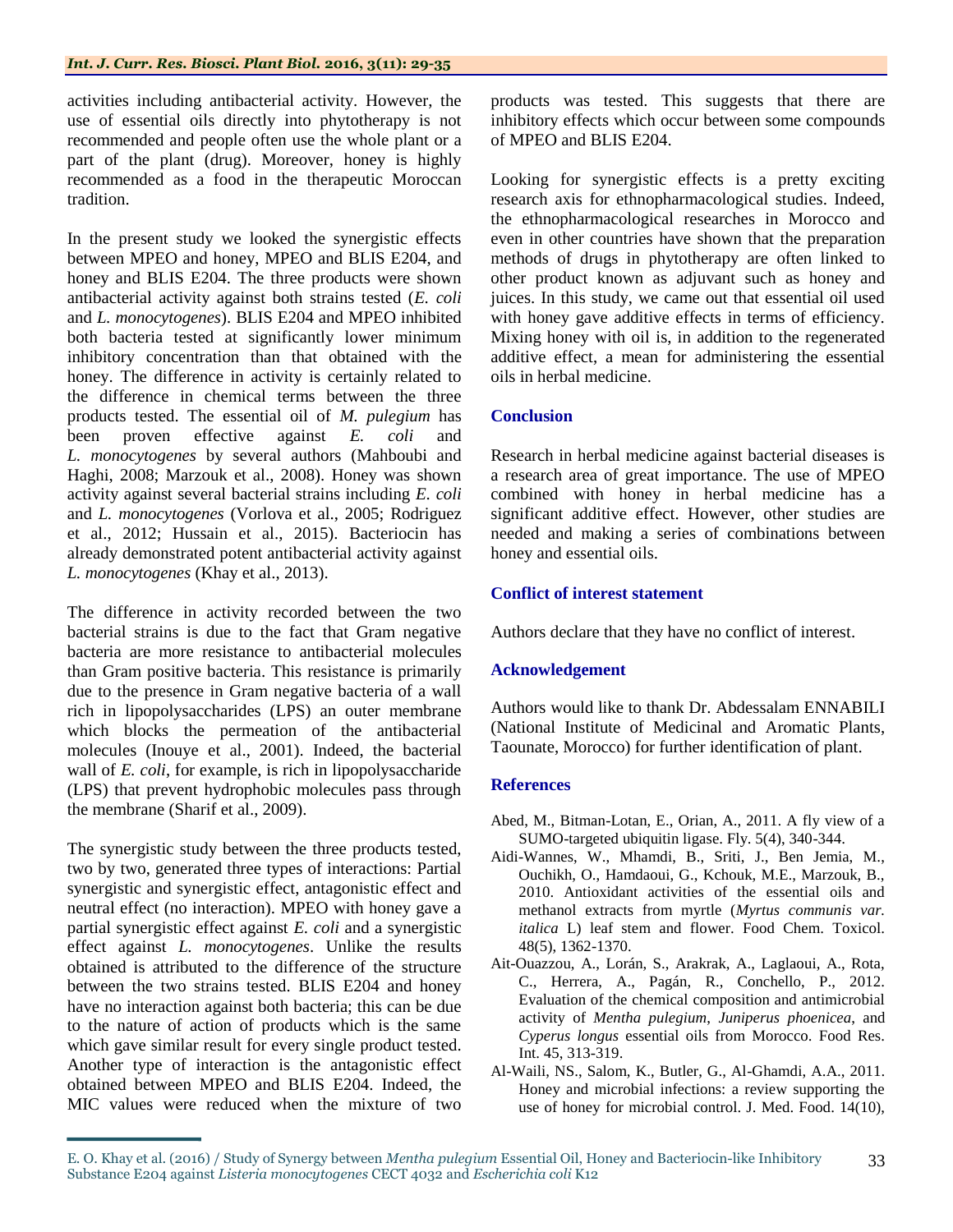1079-1096.

- Bandow, J.E., Brötz, H., Leichert, L.I.O., Labischinski, H., Hecker, M., 2003. Proteomic approach to understanding antibiotic action. Antimicrob. Agents Chemother. 47(3), 948-955.
- Bernier, R., Desrochers, M., Jurasek, L., 1986. Antagonistic effect between *Bacillus subtilis* and wood staining fungi. J. Inst. Wood Sci. 10(5), 214-216.
- Brahmi, F., Abdenour, A., Bruno, M., Silvia, P., Alessandra, P., Danilo, F., Drifa, Y.G., Mahmoud-Fahmi, E., Khodir, M., Mohamed, C., 2016. Chemical composition and in vitro antimicrobial, insecticidal and antioxidant activities of the essential oils of *Mentha pulegium* L. and *Mentha rotundifolia* (L.) Huds growing in Algeria. Ind. Crop. Prod. 88, 96-105.
- Budka, D., Khan, N.A., 2010. The Effect of *Ocimum basilicum*, *Thymus vulgaris*, *Origanum vulgare* Essential Oils on *Bacillus cereus* in Rice-Based Foods. EJBS. 2(1), 17-20.
- Derwich, E., Benziane, Z., Boukir, A., 2010. GC/MS analysis and antibacterial activity of the essential oil of *Mentha pulegium* grown in Morocco. J. Agr. Biol. Sci. 6(3), 191- 198.
- Gardeli, C., Vassiliki, P., Athanasios, M., Kibouris, T., Komaitis, M., 2008. Essential oil composition of *Pistacia lentiscus* L. and *Myrtus communis* L.: Evaluation of antioxidant capacity of methanolic extracts. Food Chem. 107(3), 1120-1130.
- Guerrero, G., Amalric, J., Mutin, P.H., Sotto, A., Lavigne, J.P., 2009. Inhibition of bacterial adhesion and prevention of biofilm formation: Use of organic self-assembled monolayers on inorganic surfaces. Pathol. Biol. 57(1), 36-43.
- Hussain, M.B., Hannan, A., Akhtar, N., Fayyaz, G.Q., Imran, M., Saleem, S., Qureshi, I.A., 2015. Evaluation of the antibacterial activity of selected Pakistani honeys against multidrug resistant *Salmonella typhi*. BMC. Complement. Altern. Med. 15, 32.
- Inouye, S., Yamaguchi, H., Takizawa, T., 2001. Screening of the antibacterial effects of variety of essential oils on respiratory tract pathogens, using a modified dilution assay method. J. Infect. Chemother. 7(4), 251-254.
- Jafari, S., Esfahani, S., Fazeli, M.R., Jamalifar, H., Samadi, M., Samadi, N., Najarian-Toosi, A., Shams-Ardekani, M.R., Khanavi, M., 2011. S. Antimicrobial Activity of Lime Essential Oil Against Food-borne Pathogens Isolated from Cream-filled Cakes and Pastries. Int. J. Biol. Chem. 5(4), 258-265.
- Kamazeri, T.S., Samah, O.A., Taher, M., Susanti, D., Qaralleh, H., 2012. Antimicrobial activity and essential oils of *Curcuma aeruginosa*, *Curcuma mangga*, and *Zingiber cassumunar* from Malaysia. Asian Pac. J. Trop. Med. 5(3), 202-209.
- Khay, E.O., Bensbih, M., El-Moussaoui, N., Idaomar, M., Abrini, J., 2013. Antagonist effect of *Enterococcus durans*  E204 isolated from camel milk of Morocco, against *Listeria monocytogens* CECT 4032 in skimmed milk. Life Sci. J. 10(2), 2678-2683.
- Khay, E.O., Idaomar, M., El-Moussaoui, N., Abrini, J., 2014. Application of a bacteriocin-like inhibitory substance producing *Enterococcus durans* E204 strain, isolated from camel milk, to control *Listeria monocytogenes* CECT 4032 in goat *jben.* Ann. Microbiol. 64(1), 313-319.
- Khay, E.O., Idaomar, M., Pastrana-Castro, L.M., Fajardo-Bernárdez, P., Skali-Senhaji, N., Abrini, J., 2011. Antimicrobial activities of the bacteriocin-like substances produced by lactic acid bacteria isolated from Moroccan dromedary milk. Afr. J. Biotechnol. 10(51), 10447-10455.
- Klaenhammer, T.R., 1988. Bacteriocins of lactic acid bacteria*.*  Biochimie. 70(3), 337-349.
- Kumar, A., Shukla, R., Singh, P., Prasad, C.S., Dubey, N.K., 2008. Assessment of *Thymus vulgaris* L. essential oil as a safe botanical preservative against post harvest fungal infestation of food commodities. Innov. Food Sci. Emerg. Technol. 9(4), 575-580.
- Mahboubi, M., Haghi, G., 2008. Antimicrobial activity and chemical composition of *Mentha pulegium* L. essential oil. J. Ethnopharmacol. 119(2), 325-327.
- Majtan, J., 2014. Honey: an immunomodulator in wound healing. Wound Repair Regen. 22(2), 187-192.
- Manyi-Loh, C.E., Clarke, A.M., Ndip, R.N., 2011. An overview of honey: therapeutic properties and contribution in nutrition and human health. Afr. J. Microbiol. Res. 5(8), 844-852.
- Marzouk, B., Ben-Hadj-Fredj, M., Chraief, I., Mastouri, M., Boukef, K., Marzouk, Z., 2008. Chemical composition and antimicrobial activity of essential oils from Tunisian *Mentha pulegium* L. J. Food Agri. Environ. 6(2), 78-82.
- Molan, P.C., 2002. Re-introducing honey in the management of wounds and ulcers-theory and practice. Ostomy Wound Manag. 48(11), 28-40.
- Oryan, A., Khalafi-Nezhad, A., Toloo, N., Soltani-Rad, M.N., 2007. Effects of 4-chloro-2,6-bis-(2-hydroxyl-benzyl) phenol on healing of skin wounds and growth of bacteria. J. Vet. Med. Sci. 54(10), 585-591.
- Oryan, A., Zaker, S.R., 1998. Effects of topical application of honey on cutaneous wound healing in rabbits. Zentralbl Veterinarmed A**.** 45(3):181-208.
- Ouakouak, H., Chohra, M., Denane, M., 2015. Chemical composition, antioxidant activities of the essential oil of *Mentha pulegium* L, South East of Algeria. Int. Lett. Nat. Sci. 39, 49-55.
- Ouedrhiri, W., Bouhdid, S., Balouiri, M., El-Ouali-Lalami, A., Moja, S., Ouazzani-Chahdi, F., Greche, H., 2015. Chemical composition of *Citrus aurantium* L. leaves and zest essential oils, their antioxidant, antibacterial single and combined effects. J. Chem. Pharm. Res. **7**(1), 78-84.
- Rodriguez, B.A., Mendoza, S., Iturriga, M.H., Castaño-Tostado, E., 2012. Quality parameters and antioxidant and antibacterial properties of some Mexican honeys. J. Food Sci. 77(1), 121-127.
- Sharif, S., Singh, M., Kim, S.J., Schaefer, J., 2009. *Staphylococcus aureus* peptidoglycan tertiary structure from carbon-13 spin diffusion. J. Am. Chem. Soc. 131(20), 7023-7030.

E. O. Khay et al. (2016) / Study of Synergy between *Mentha pulegium* Essential Oil, Honey and Bacteriocin-like Inhibitory Substance E204 against *Listeria monocytogenes* CECT 4032 and *Escherichia coli* K12